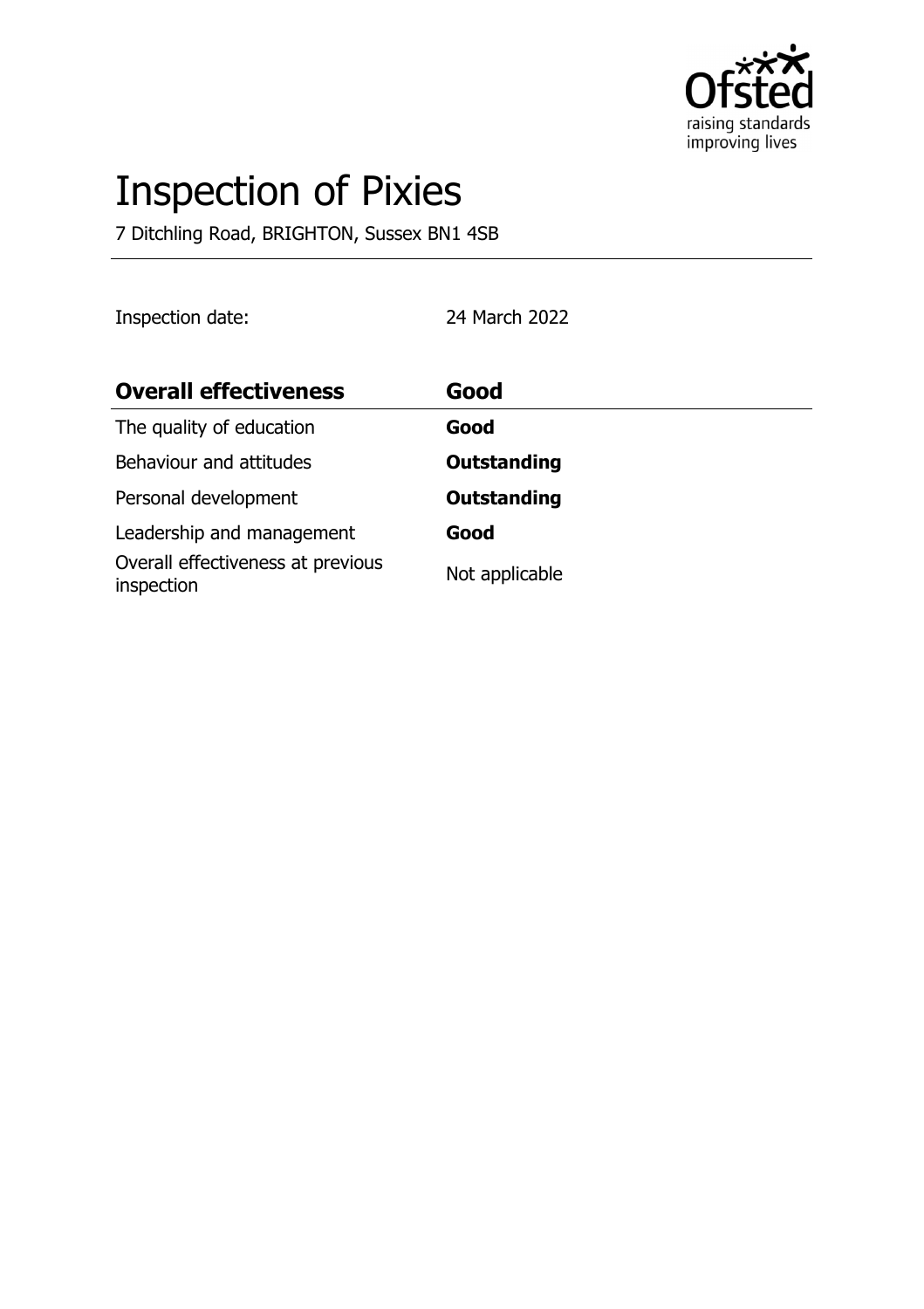

# **What is it like to attend this early years setting?**

## **The provision is good**

Children are independent learners and fully enjoy their time in this welcoming nursery. They are extremely polite, confident and accepting of others. Children follow the clear routines and understand the simple rules of the nursery. For example, they help each other put on high-visibility jackets before an outing. Children wait patiently while everyone finds a sun hat and tell staff that they need one too because the sun is hot. Even the youngest children quickly learn to share. They tidy away toys as they sing the 'tidy song'. Babies understand to use 'kind hands' as they happily explore the captivating lights and sounds in their cosy and sensory environment. Children's exemplary behaviour and enthusiasm for learning show that they feel safe and secure.

Babies and children benefit greatly from the wide range of exciting daily outings. These often spark further learning opportunities in the nursery. For example, toddlers eagerly search for mini-beasts in a nearby park. They enjoy fresh air and exercise as they carefully follow bees, study snails and learn road safety. Further afield, children learn about animal habitats as they observe sea creatures. Staff support them to extend this learning in the nursery. Children use books to find out more and create their own animals with paint and collage.

## **What does the early years setting do well and what does it need to do better?**

- Staff are extremely focused on developing each child's individual talents and interests. For example, they skilfully encourage older children to make up their own song and add dance moves. Children make and play instruments they have made using pebbles, collected earlier at the beach. They negotiate roles and learn the word 'conductor' as they follow one child's timing instructions. Children are very proud of their finished performance. This supports their growing selfesteem exceptionally well.
- $\blacksquare$  Resources and activities reflect positively the diverse backgrounds of all children in the nursery. Children are encouraged to talk about and celebrate what makes them the same or different from other people and how this makes them feel. For instance, staff display photos of children with their words about themselves in captions. They say, for example, 'We can all be happy'. Toddlers learn to recognise feelings in facial expressions, as they discuss how a cat is feeling today.
- $\blacksquare$  The managers' values for the nursery, including 'love, equality and making the nursery a happy place', can be clearly seen in practice. Staff support children to develop extremely secure social skills. Children quickly make friends and become part of the nursery 'family'. During group time, children happily sit together, listen carefully and take turns to respond. Children are very well prepared for the next stage of their education.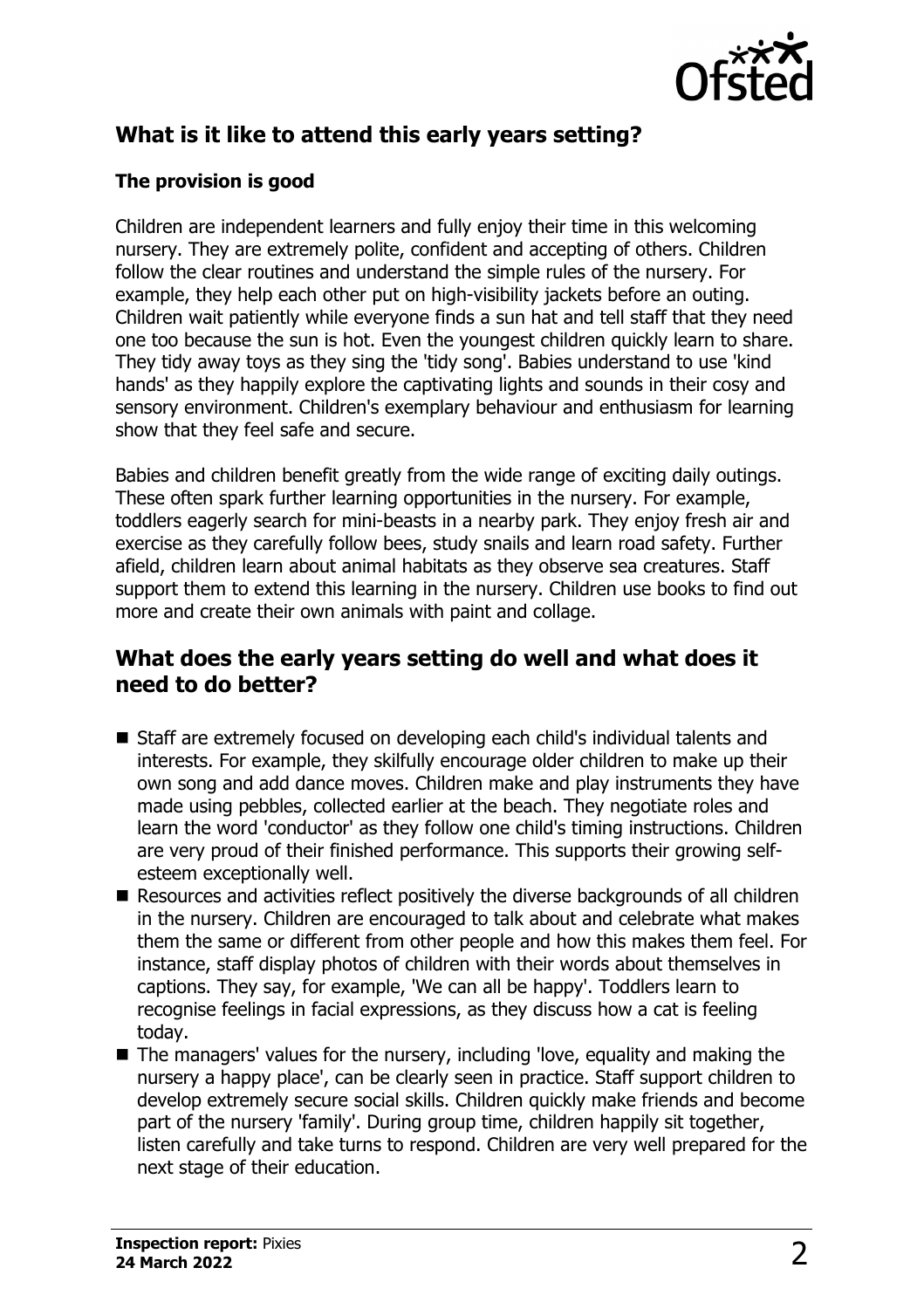

- Staff have a reflective plan to help meet each child's learning and development needs. They work closely with outside professionals, such as speech therapists. The high number of staff to children helps to ensure children with special educational needs and/or disabilities, and those from disadvantaged backgrounds, are very well supported. All children make very good progress.
- However, at times, staff do not focus carefully on extending babies' and children's own ideas as they play. Staff overly direct the play and, as a result, babies and children lose interest.
- Managers actively support staff well-being. Each member of staff has a wellbeing buddy with time for 'check in chats'. Managers support staff with 'appreciation days' to show they are valued. Managers fully understand the link between the good well-being of staff and happy children.
- The inspirational childcare manager and staff work together as a strong team. She role models her excellent practice. Staff observe and learn from each other. Their ideas are used to help improve outcomes for children. Staff take advantage of a range of training to continually update their qualifications, skills and knowledge further.
- $\blacksquare$  Managers and staff get to know the children and families very well. There is a two-way sharing of information that enhances children's learning and development. For example, staff give parents ideas and resources, such as books, for home learning. Parents comment on the 'happy, nurturing staff' and the wonderful use of outings into the community.

# **Safeguarding**

The arrangements for safeguarding are effective.

Managers and staff treat children's well-being as a priority. Managers follow safe recruitment procedures to ensure staff are suitable to work with children. Staff know what to do if they have any concern about a child's welfare. They would act quickly in response to an allegation against a member of staff. Managers and staff discuss any additional support children and families may need so that all staff can give the same continuity of care. Staff consistently risk assess their work, including daily outings, to help ensure children play and learn safely. Children quickly learn to manage their own risks and understand how to stay safe when on trips.

# **What does the setting need to do to improve?**

#### **To further improve the quality of the early years provision, the provider should:**

 $\blacksquare$  strengthen staff teaching skills to help them consistently support and extend children's learning when they are exploring their own play ideas.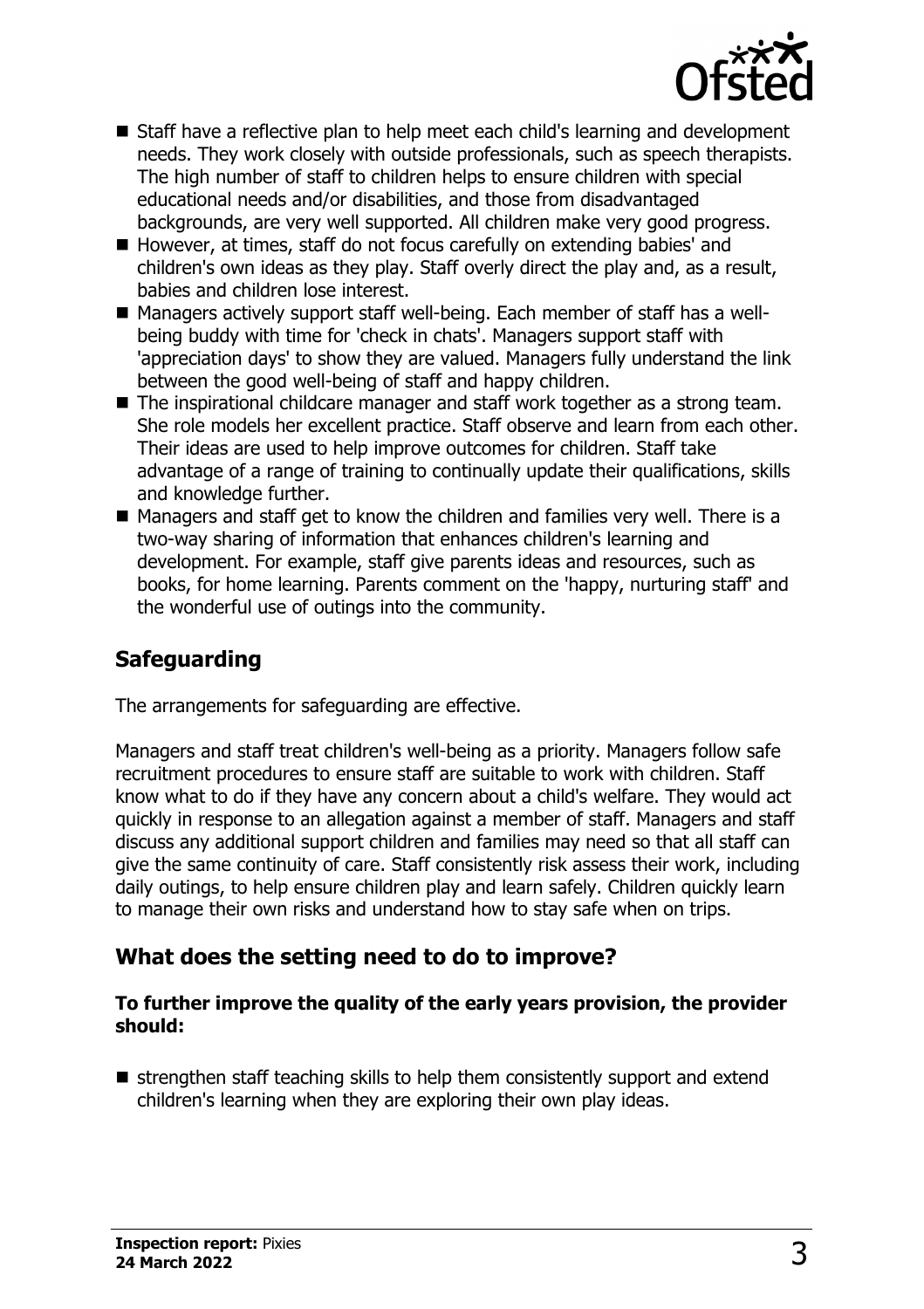

| <b>Setting details</b>                         |                                                        |
|------------------------------------------------|--------------------------------------------------------|
| Unique reference number                        | 2504921                                                |
| <b>Local authority</b>                         | <b>Brighton and Hove</b>                               |
| <b>Inspection number</b>                       | 10214961                                               |
| <b>Type of provision</b>                       | Childcare on domestic premises                         |
| <b>Registers</b>                               | Early Years Register, Compulsory Childcare<br>Register |
| Day care type                                  | Full day care                                          |
| Age range of children at time of<br>inspection | $1$ to $4$                                             |
| <b>Total number of places</b>                  | 25                                                     |
| Number of children on roll                     | 50                                                     |
| Name of registered person                      | Earthey, Charlotte                                     |
| Registered person unique<br>reference number   | 2504920                                                |
| <b>Telephone number</b>                        | 01273700556                                            |
| Date of previous inspection                    | Not applicable                                         |

# **Information about this early years setting**

Pixies registered in 2019. The setting is situated in Brighton, East Sussex. It is open each weekday from 8am to 6pm, for 51 weeks of the year. There are nine staff, seven of whom hold relevant childcare qualifications at level 2 or above. The nursery receives government funding for children aged two, three and four years.

# **Information about this inspection**

#### **Inspector**

Sue Suleyman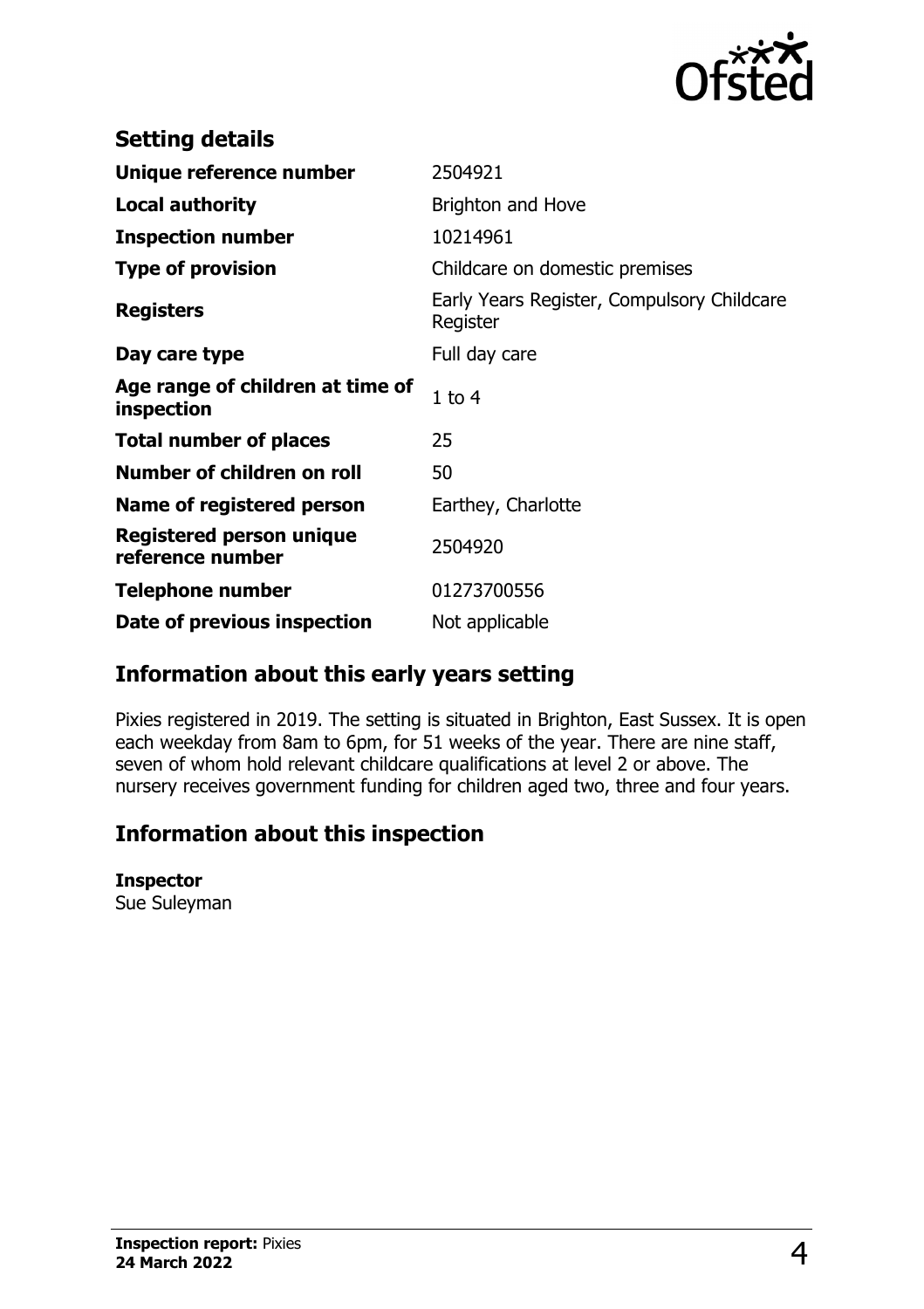

### **Inspection activities**

- $\blacksquare$  This was the first routine inspection the provider received since the COVID-19 pandemic began. The inspector discussed the impact of the pandemic with the provider and has taken that into account in their evaluation of the provider.
- $\blacksquare$  The childcare manager and the inspector completed a learning walk and discussed how the curriculum and nursery are organised.
- Parents, children and staff spoke to the inspector during the inspection and their views were taken into account.
- $\blacksquare$  The inspector completed a joint observation with the childcare manager and discussed how staff practice is monitored and improved.
- The inspector observed the quality of teaching and assessed the impact on children's learning.

We carried out this inspection under sections 49 and 50 of the Childcare Act 2006 on the quality and standards of provision that is registered on the Early Years Register. The registered person must ensure that this provision complies with the statutory framework for children's learning, development and care, known as the early years foundation stage.

If you are not happy with the inspection or the report, you can complain to Ofsted.